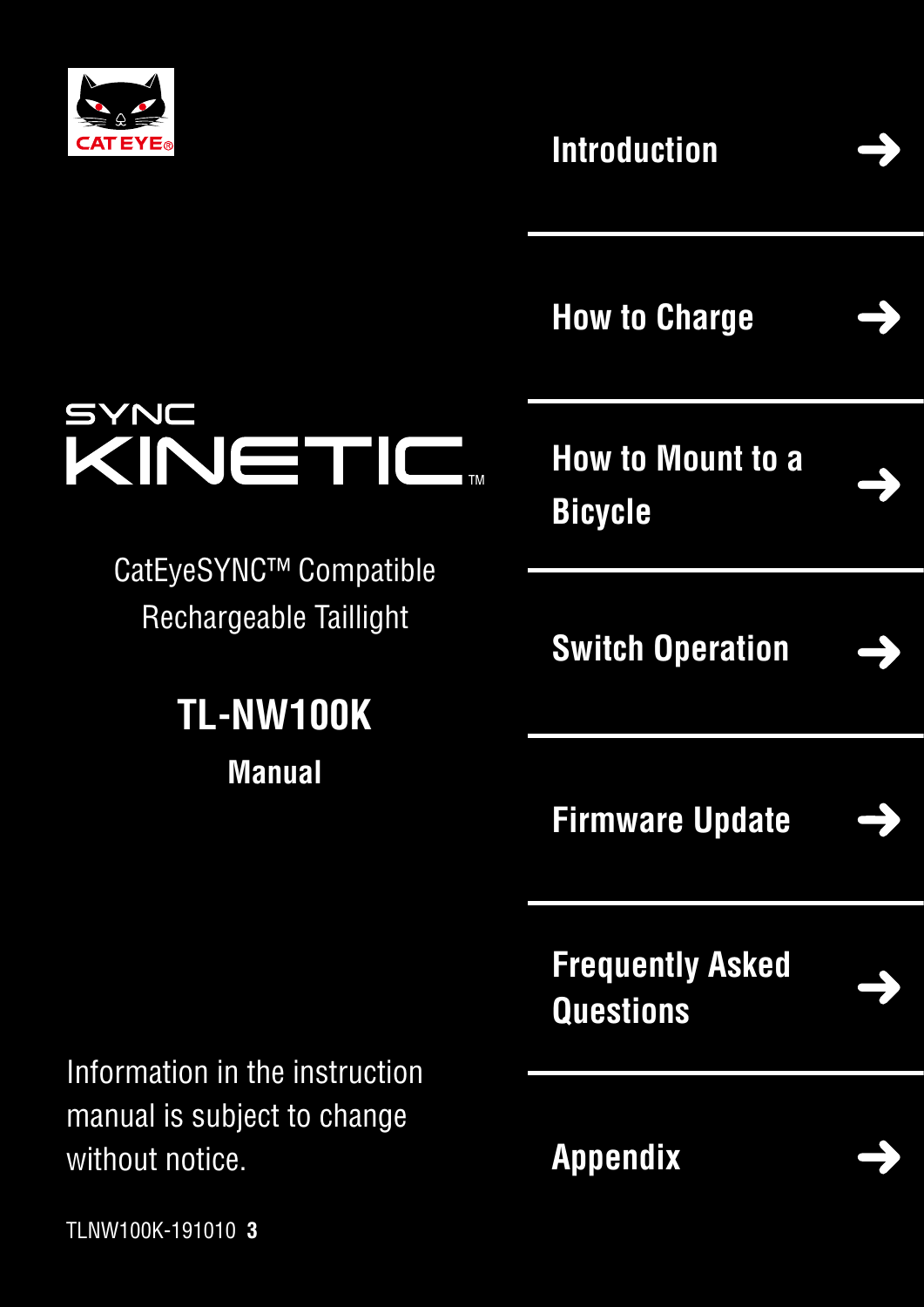<span id="page-1-0"></span>

SYNCKinetic™ is capable of the following when used with the CatEyeSYNC™ smartphone app.

- **• Synchronize on/off operations with other CatEyeSYNC™ compatible lights**
- **• Synchronize modes and flashing timing with other CatEyeSYNC™-compatible lights\***
- **• Synchronize Kinetic mode operation with other CatEyeSYNC™-compatible lights\***
- **• Configure light settings, check remaining battery level, and receive notifications via the app**

\* Excluding headlights



If using an iPhone If using an Android smartphone



- \* Downloading and using the app incurs communication fees. A Wi-Fi connection is recommended.
- \* For the latest information on compatible smartphones, see ["CatEyeSYNC™ Compatible Devices](https://cateye.com/data/resources/sync_compatible_device_en.pdf)".
- \* This manual describes how to perform operations using the light only. For information on operations using CatEyeSYNC™, refer to the "[CatEyeSYNC™ instruction manual"](https://www.cateye.com/manual/CatEyeSYNC_portal/).
- Pairing with CatEyeSYNC™ is required to synchronize the lights.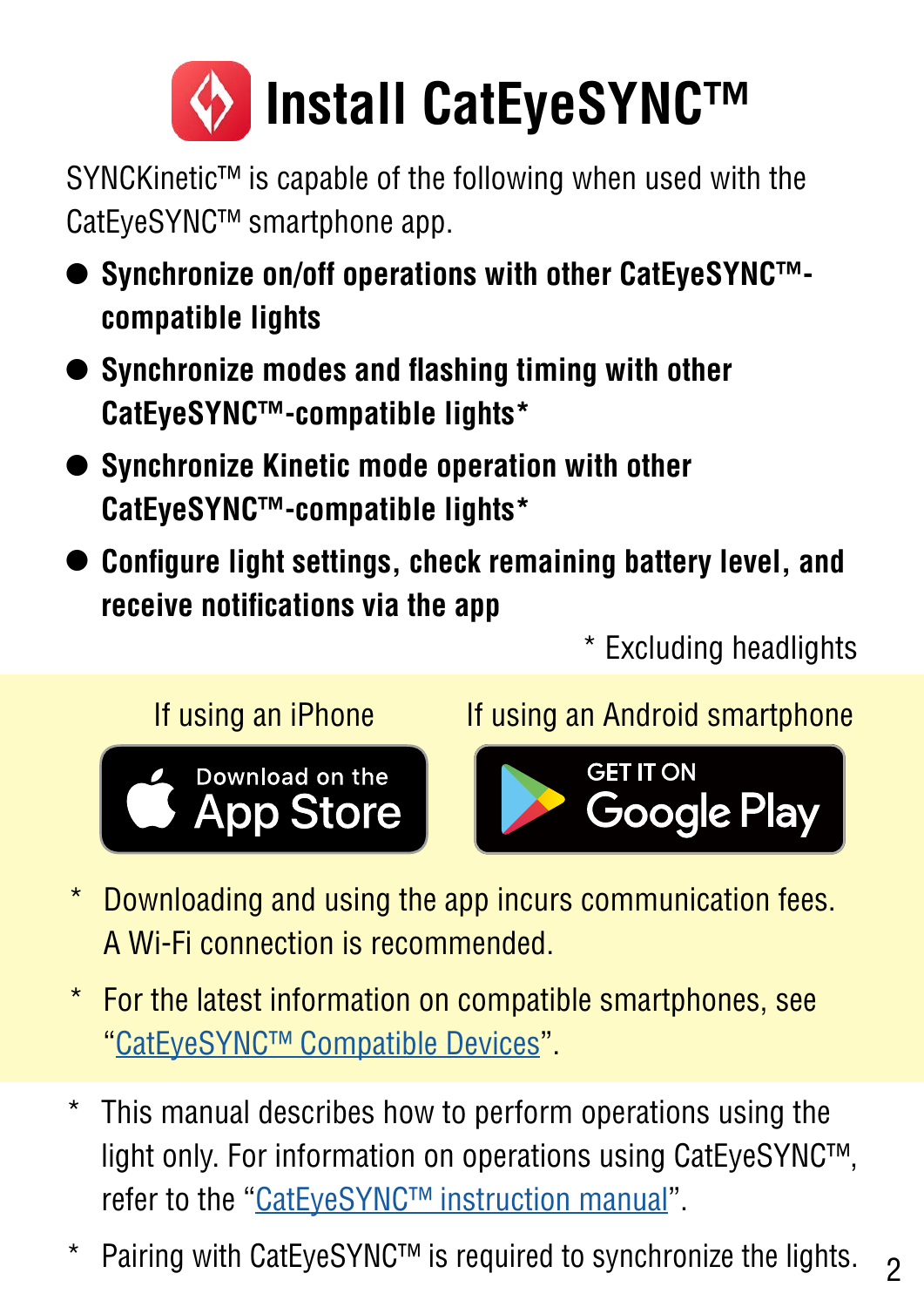# <span id="page-2-0"></span>**Checking package contents**





USB cable (MICRO USB)

#### $\bigoplus$  **Before Initial Use**

This unit is shipped with small charge to check the light. Be sure to charge it before use, according to the instructions ["How to](#page-2-1)  [Charge" \(Page3\)](#page-2-1) and ["Cautions on recharging" \(Page11\).](#page-10-0)

# <span id="page-2-1"></span>**How to Charge**

#### **1. Connect the light unit to your PC or a commercial USB battery charger using the USB cable.**

The indicator turns on and charging starts.

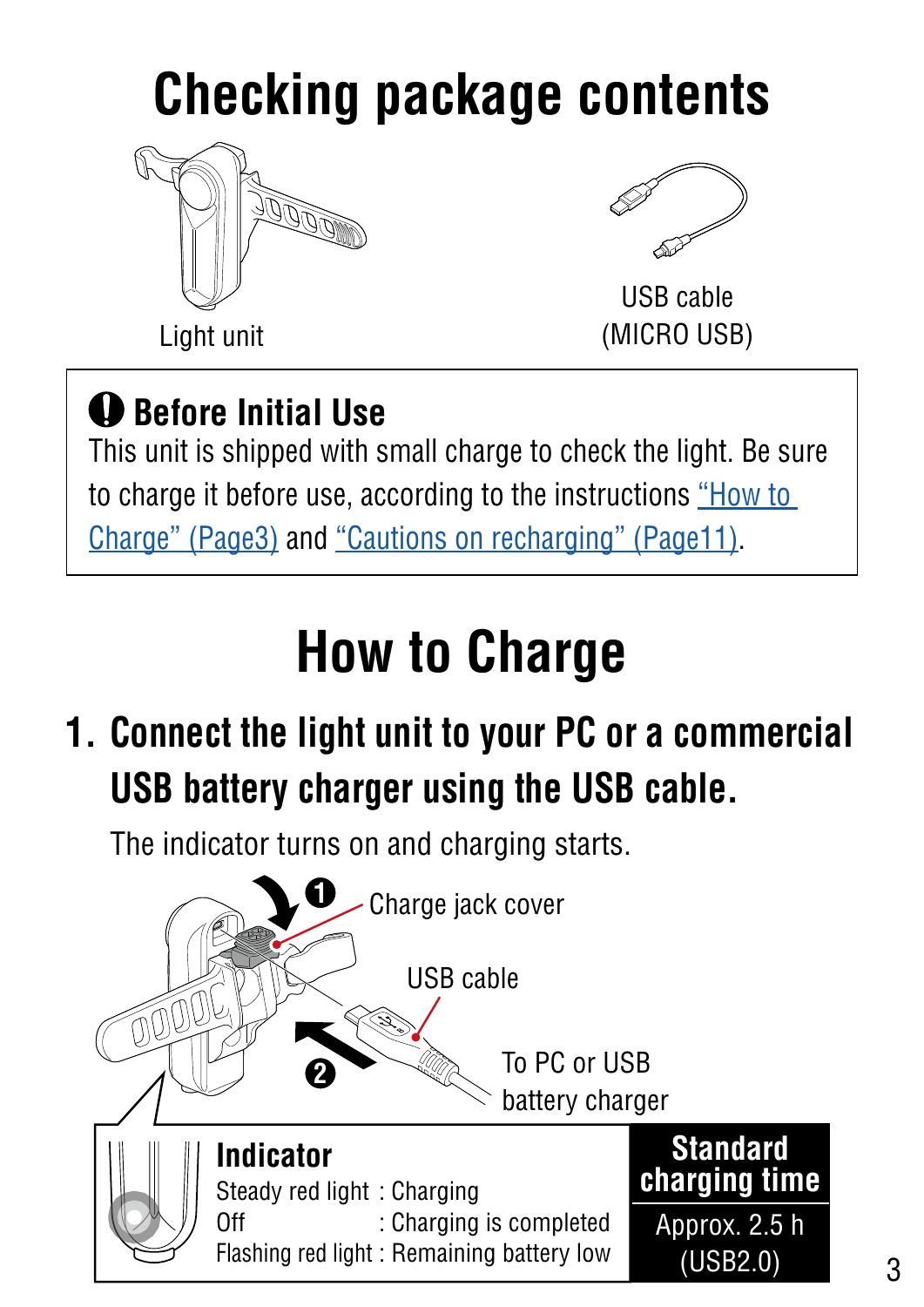- <span id="page-3-0"></span>When your PC is in sleep state, the unit cannot be charged.
- \* Use a USB battery charger of 500mAh (USB2.0) or more. The cartridge can be fast-charged with high capacity USB battery charger.

#### **2. Once charging is complete, be sure to disconnect the USB plug.**

Charging time is approximate values, and will vary depending on the environmental and usage conditions.

# **How to Mount to a Bicycle**

#### **Attach the light securely to the seatpost.**

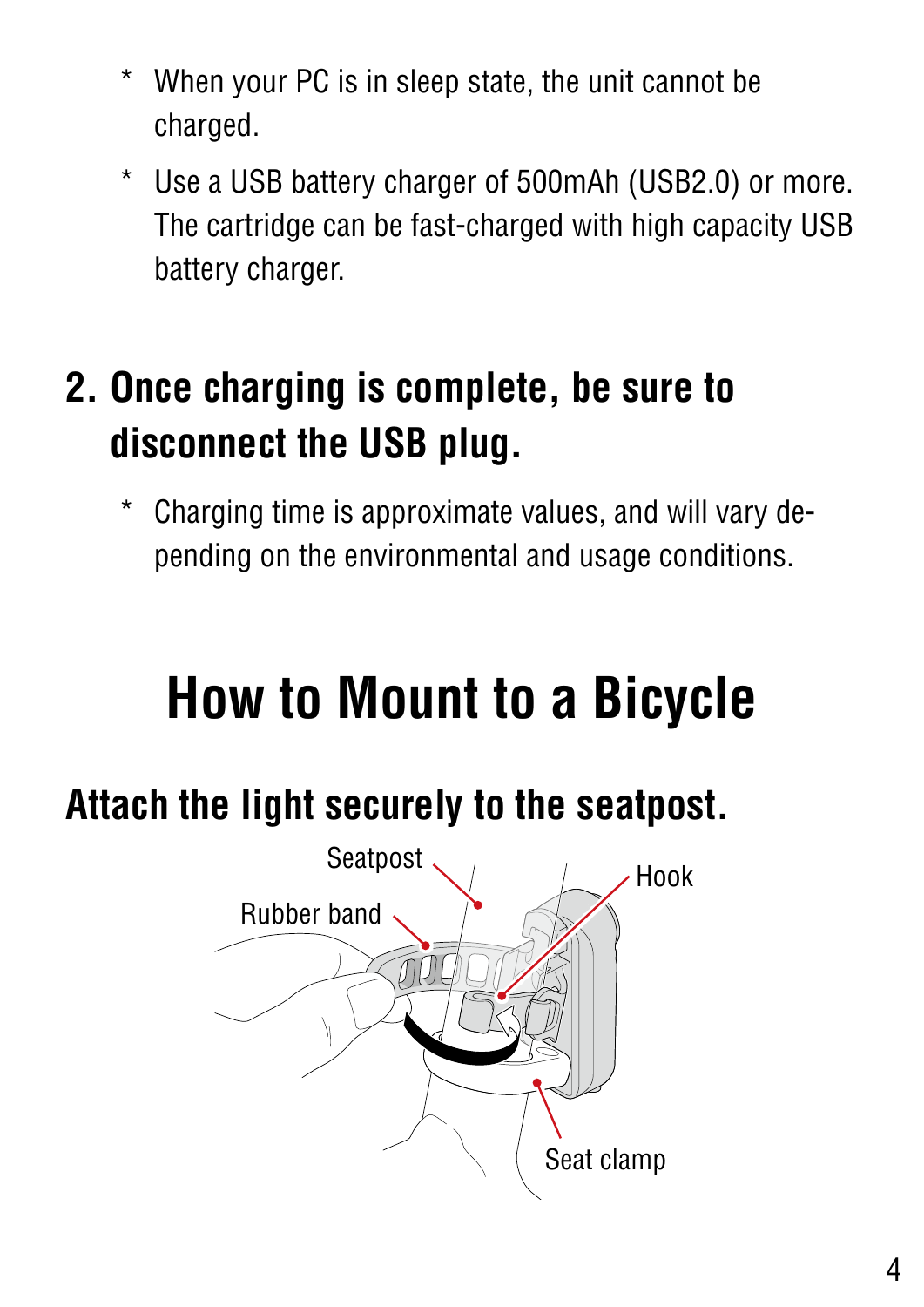# **Switch Operation**

<span id="page-4-0"></span>Press the switch to turn the light on / off or to select the mode.



# **OFF ON\*2**



#### **Kinetic mode:**

Press and hold

When deceleration is detected, the light will illuminate at 50 lumens for about 2.5 seconds regardless of the lighting mode selected. Illumination will continue while deceleration is detected.

- The stated runtime of each mode does not include Kinetic mode operation. The actual runtime may vary when the Kinetic mode is enabled.
- Illumination times will become shorter with increased frequency of Kinetic mode operation.

Approximate illumination times based on 60 operations of the Kinetic mode in 1 hour

| <b>High</b> (Constant)    | : Approx. 1.4 hours |  |
|---------------------------|---------------------|--|
| Low (Constant)            | : Approx. 6 hours   |  |
| <b>Flashing</b>           | : Approx. 7 hours   |  |
| Rapid                     | : Approx. 6 hours   |  |
| <b>Group Ride</b>         | : Approx. 6 hours   |  |
| <b>Daytime HyperFlash</b> | : Approx. 7 hours   |  |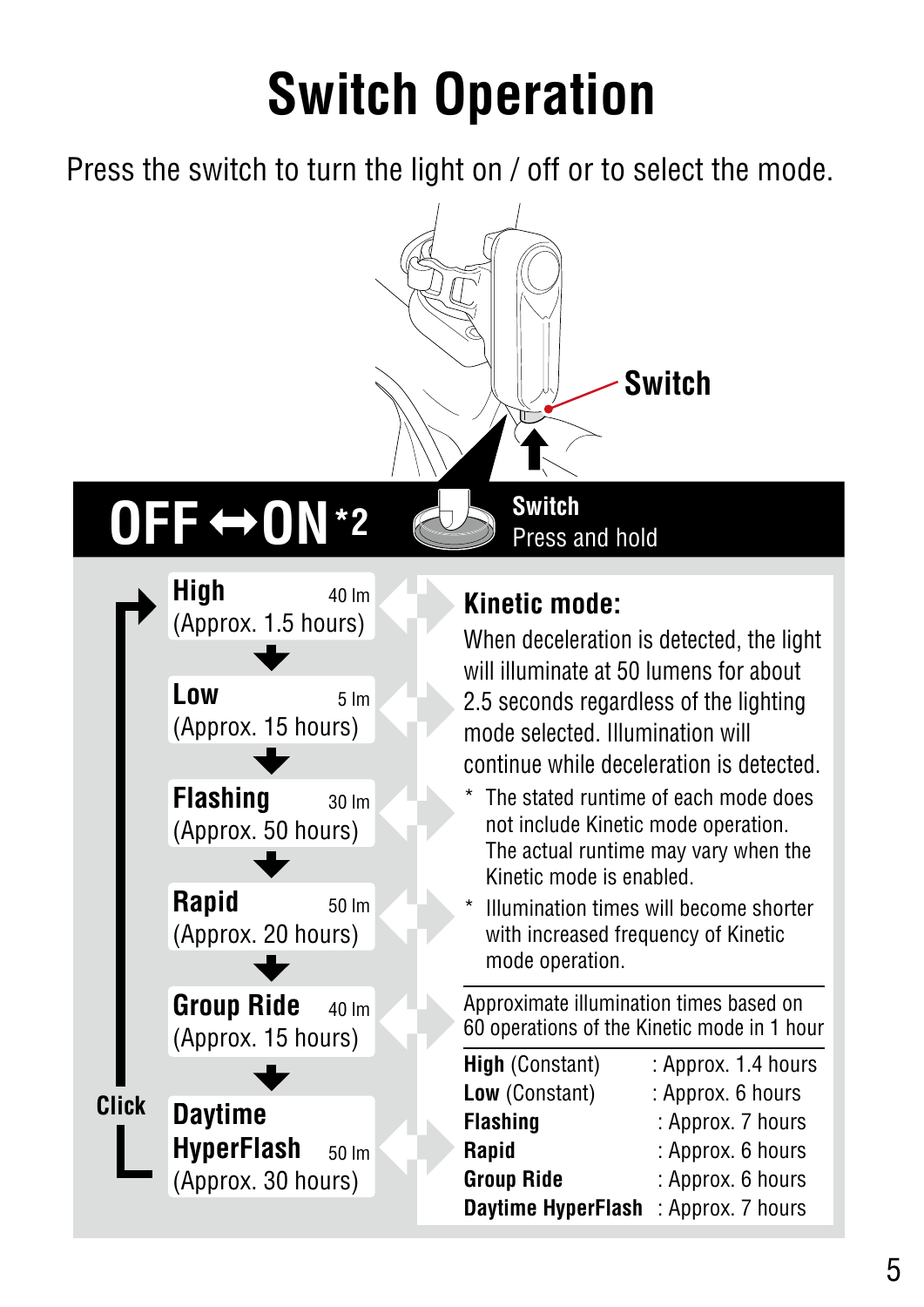<span id="page-5-0"></span>**\*2**: When turning the light on, it lights up in the mode that was used last time. (Mode memory function)

#### **Battery auto-save function**

When the remaining battery power is low, the lighting mode changes to slow flashing. Operation of the Kinetic mode will be disabled when the remaining battery power is low. Charge the product as soon as possible.



(Flashing red light)

# **Firmware Update**

## **Update Notifications**

When a new firmware version is available, CatEyeSYNC™ will show a notification.

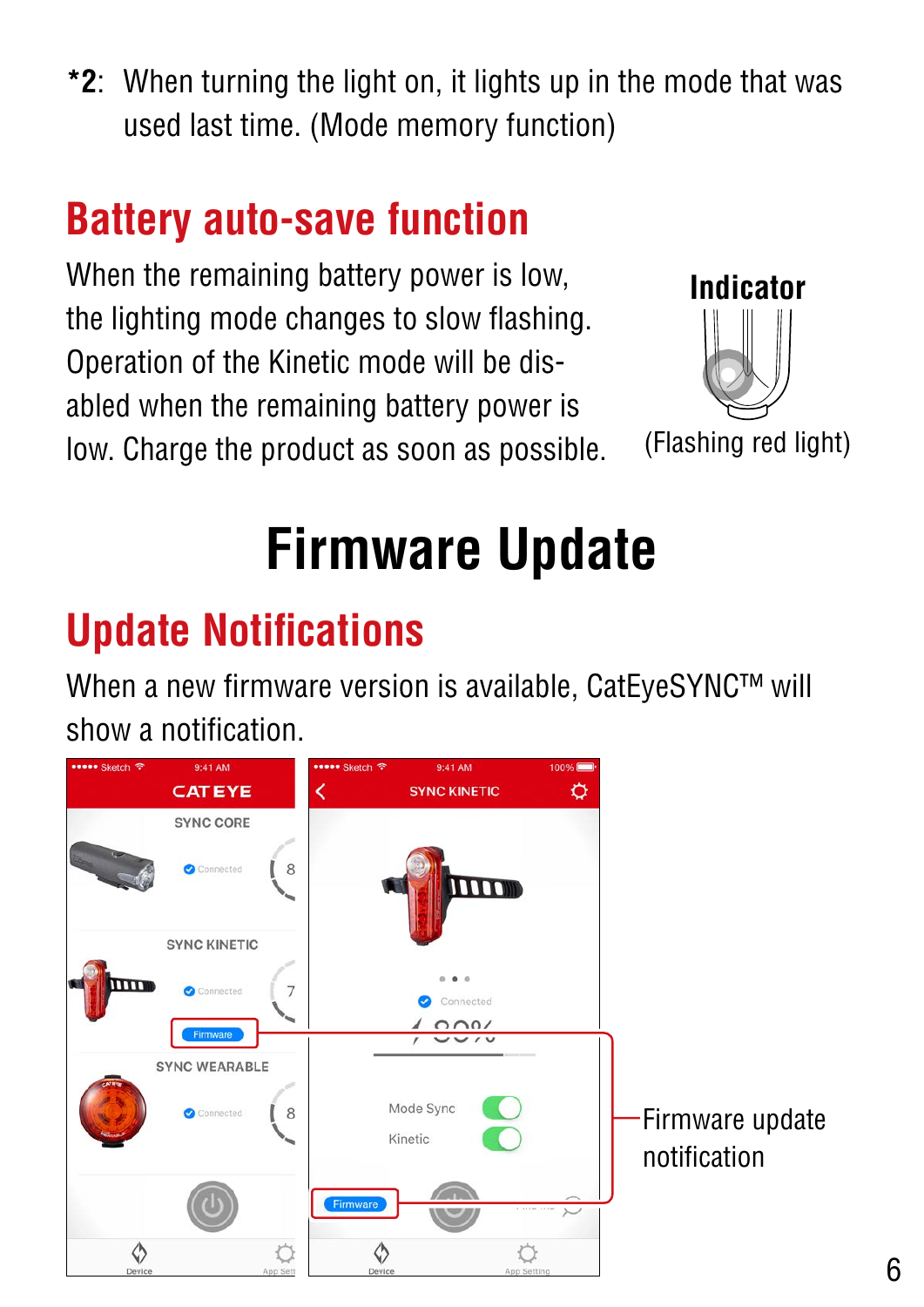#### **Installing and Executing Firmware Updater for CatEyeSYNC™**

To update the firmware, install Firmware Updater for CatEyeSYNC™ on your PC.

The PC must be connected to the Internet.

| Operating environment: Windows 7/8/8.1/10, or |
|-----------------------------------------------|
| Mac OS 10.10 or later                         |

#### **3. [Download the updater](https://www.cateye.com/intl/support/manual/CatEyeSYNC) from the CATEYE website.**

#### **Download location**

#### **4. Download the Firmware Updater for CatEyeSYNC™ that matches your OS.**

After download is complete, follow the on-screen instructions to install.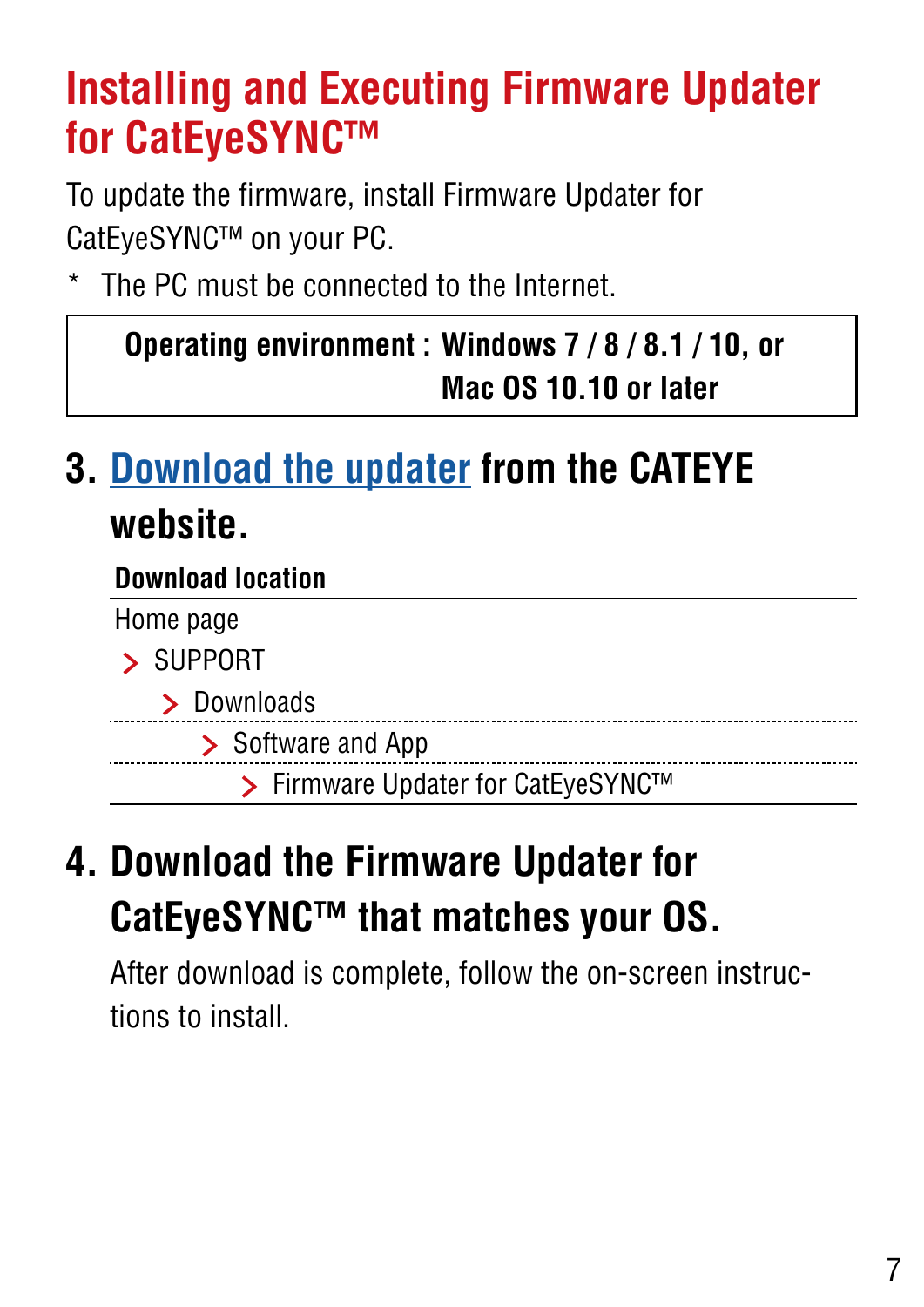#### **Executing Firmware Updater for CatEyeSYNC™**

\* The PC must be connected to the Internet.

#### **1. Fully charge the light being used.**

**Important : Please make sure the light is fully charged before updating the firmware.**

#### **2. Start Firmware Updater for CatEyeSYNC™.**



#### **3. Follow the on-screen instructions to connect the light to a PC and update the firmware.**

**Important :**・**Be sure to use the included USB cable when connecting a light to a PC.**

- ・**Do not simultaneously connect any other lights.**
- ・**Do not power off the PC or disconnect the light while updating. Doing so may damage the light.**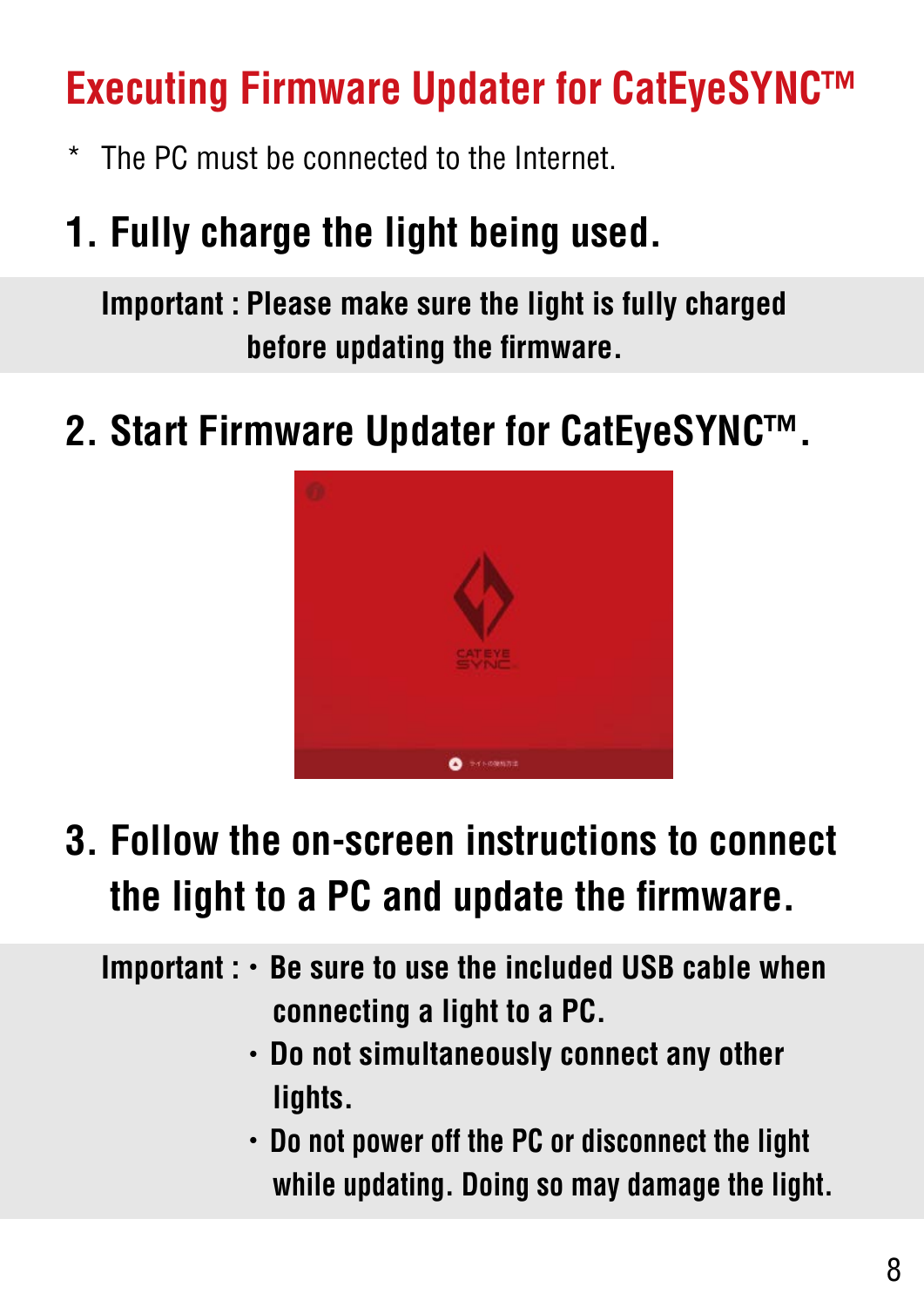<span id="page-8-0"></span>Click [Update] button to begin updating. Wait until a dialog appears with the message [Updating complete].

#### **4. After the update is complete, disconnect the light.**

After updated, the light will enter a sleep state. Click the switch on the light to wake the light.

\* For information on operations using CatEyeSYNC™, refer to the ["CatEyeSYNC™ instruction manual](https://www.cateye.com/manual/CatEyeSYNC_portal/)".

# **Frequently Asked Questions**

### **The firmware update does not finish, or an alert is displayed.**

Try updating the firmware again from the beginning.

- Please make sure the light is fully charged before updating the firmware.
- \* Be sure to use the included USB cable when connecting a light to a PC.
- \* Do not simultaneously connect any other lights.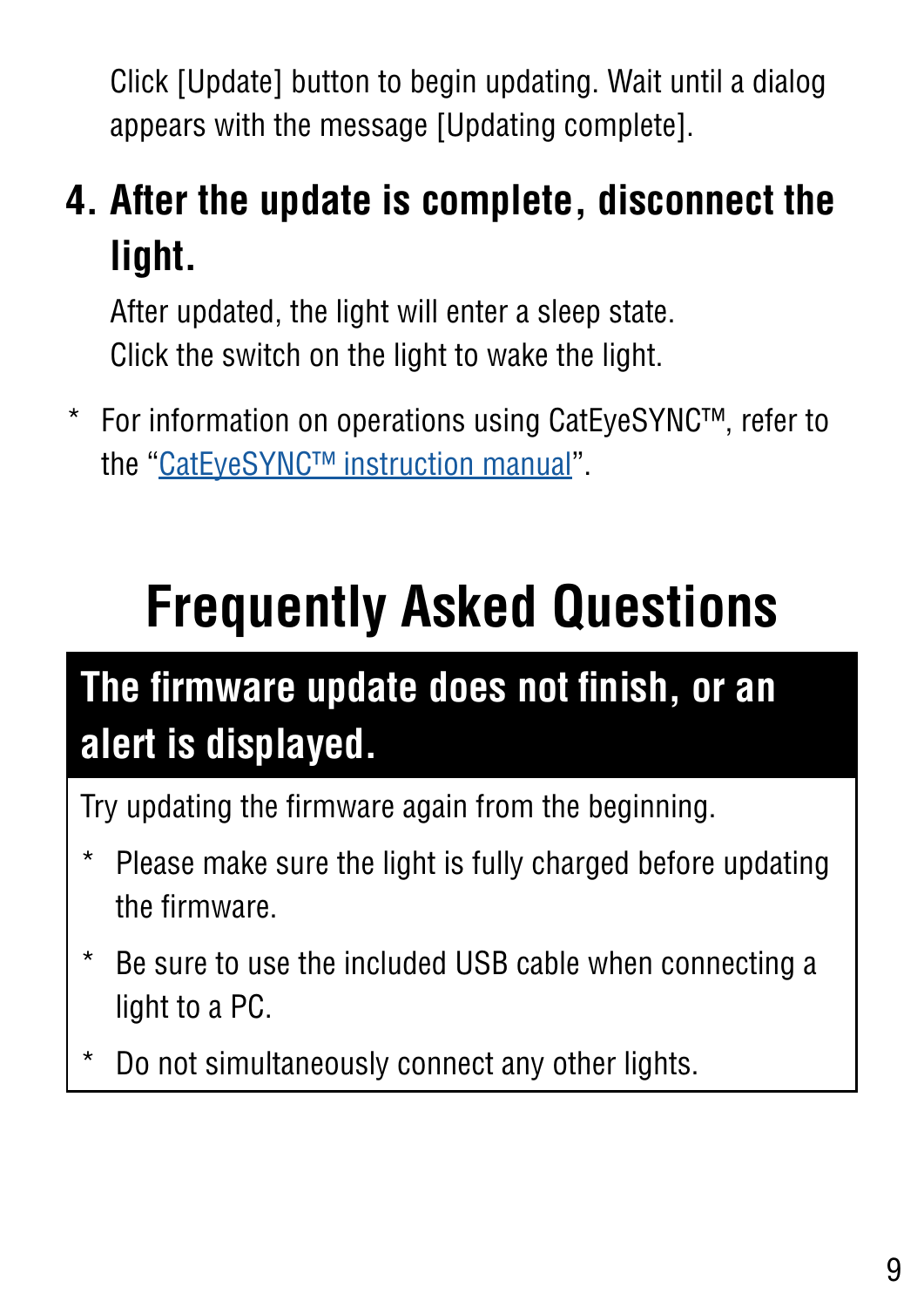# **Appendix**

### <span id="page-9-0"></span> **Warning!!!**

- **• Check periodically to ensure that the light unit is attached securely. Do not use a damaged rubber band.**
- **• Always attention to the remaining battery power by checking the indicator periodically while using.**

### A **Caution!**

- **• This light detects deceleration through the use of acceleration sensor. Please note that activation of the Kinetic function depends on the degree of deceleration, the light may not react or the reaction may be delayed.**
- **• Stop your bicycle to operate the switch.**
- **• Do not place it within children's reach.**
- **• This unit is not totally waterproof. Please wipe and dry it completely after using in rain. Otherwise, it may cause failure.**
- **• If the light unit or parts become dirty with mud, etc., clean with a soft cloth which is moistened with mild soap. Never apply paint thinner, benzine or alcohol; damage will result.**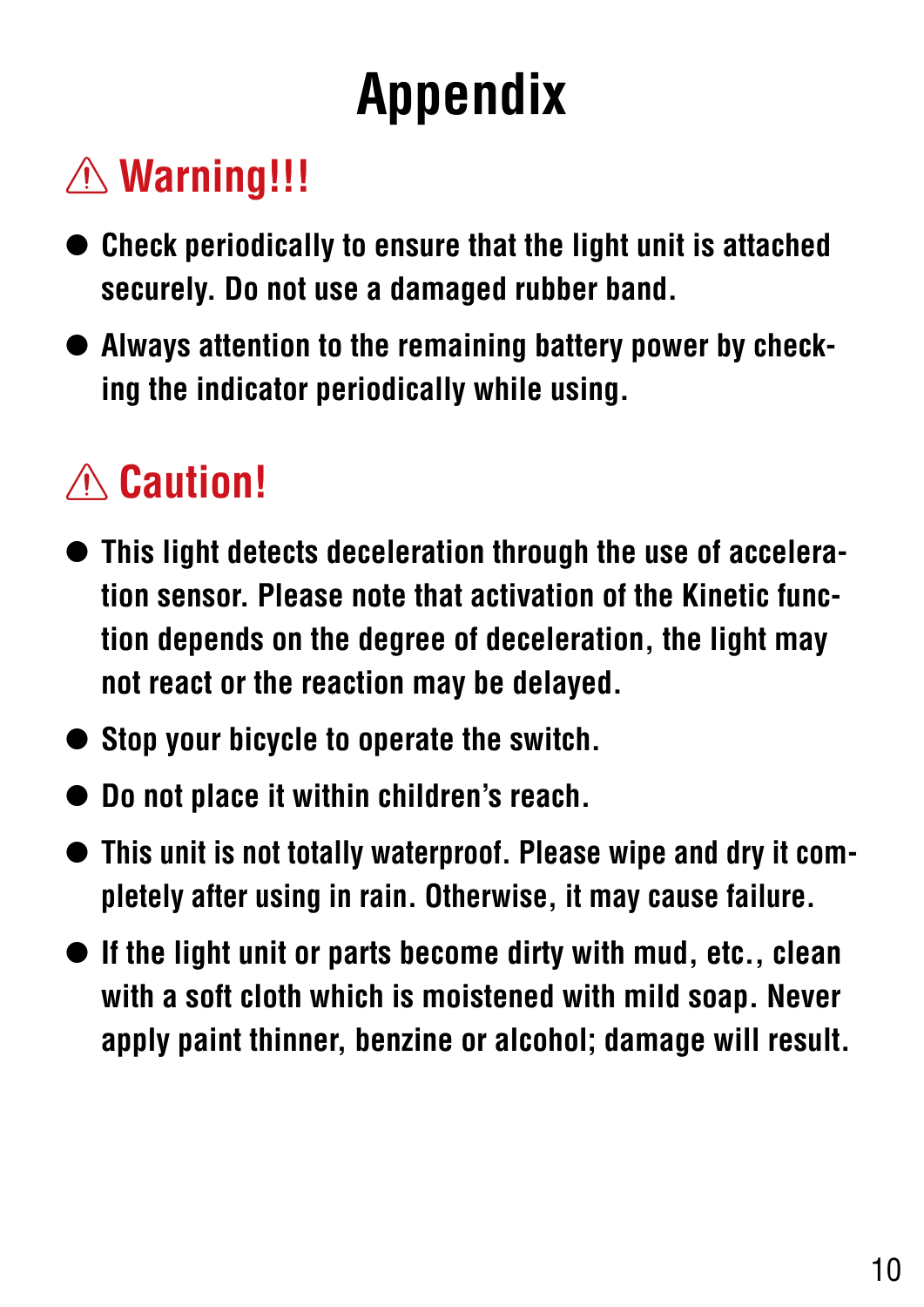### **Lithium-ion batteries**

#### <span id="page-10-0"></span>**Cautions on recharging**

- **• Avoid charging in direct sunlight or in a vehicle parked under direct sunlight, and make sure to charge only when the ambient temperature is between 41°F and 104 °F (5 and 40°C).**
- **• Before charging, be sure that no dust or other foreign objects attach to the USB plug.**
- **• Do not subject the light to vibrations while charging.**
- **• Once charging is complete, be sure to disconnect the USB plug.**

#### **Cautions in use**

- **• Charging, discharging, and storing in high temperatures will cause the rechargeable battery to deteriorate faster. Do not place the light inside a vehicle or near a heater.**
- **• If the illumination time is significantly reduced even after proper charging, the rechargeable battery may be nearing the end of its service life. Dispose of the battery as described in "Cautions for dispose".**

#### **Cautions on storage**

Cool and dry storage is recommended. For long period storage, it is important to charge the battery 30 minutes every 6 months.

#### **Cautions for dispose**

When disposing of the light unit, remove the internal rechargeable battery and dispose of it according to local regulations.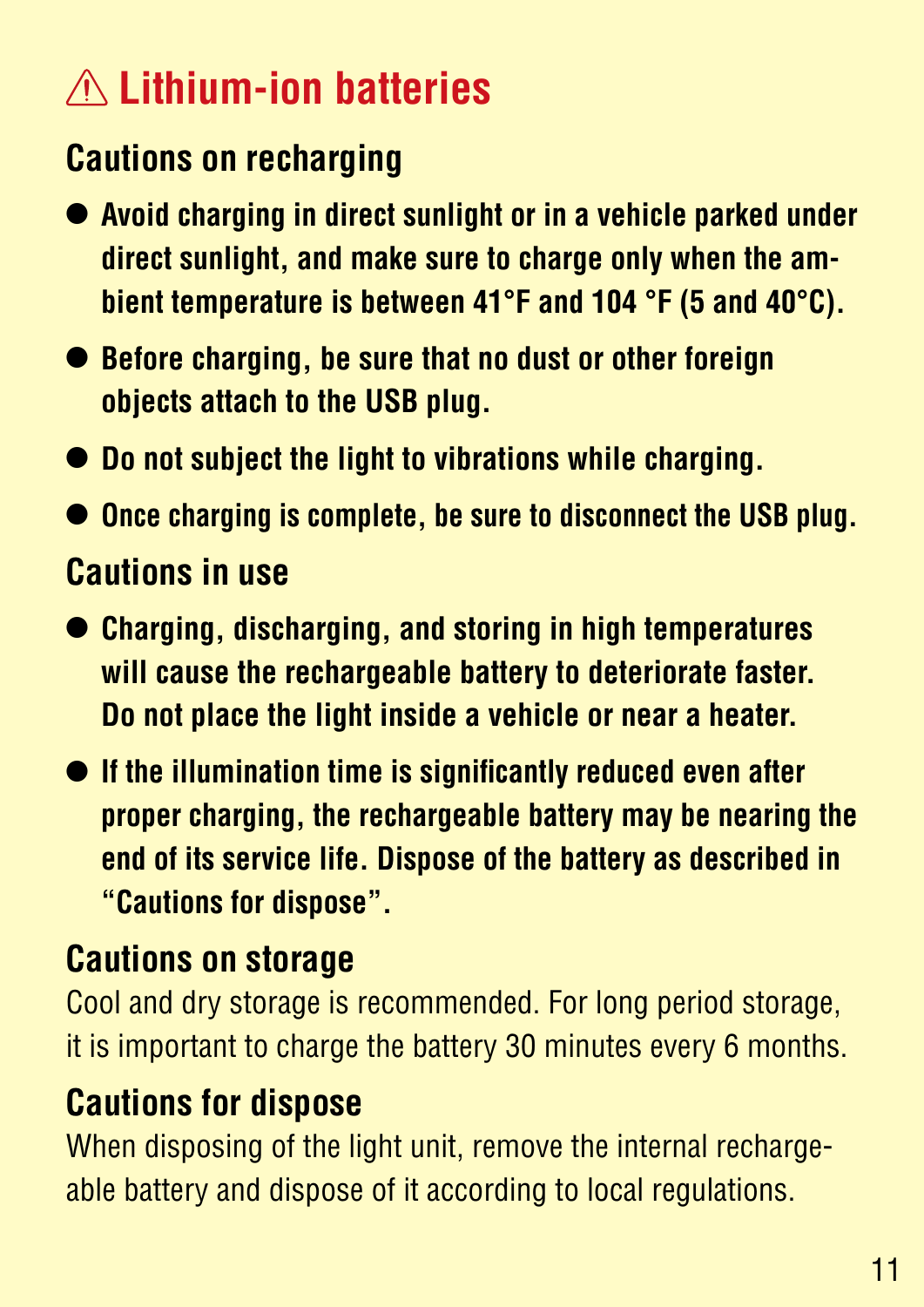### **Communication**

Interference occurs in the following places and / or environments, which may result in incorrect operation.

- **• Near TVs, PCs, radios, or motors or in cars or trains.**
- **• Near railroad crossings, along railway tracks, around television transmitting stations and radar bases, etc.**
- **• Used with other wireless devices or certain batterypowered lights.**

Frequency Band: 2.4 GHz Radiated Power: -16.2 dBm

Hereby, CATEYE Co., Ltd. declares that the radio equipment type TL-NW100K is in compliance with Directive 2014/53/EU. The full text of the EU declaration of conformity is available at the following internet address: cateye.com/doc

This device complies with Industry Canada's RSS-210. Operation is subject to the condition that this device must not cause harmful interference and must accept any interference, including interference that may cause undesired operation of the device.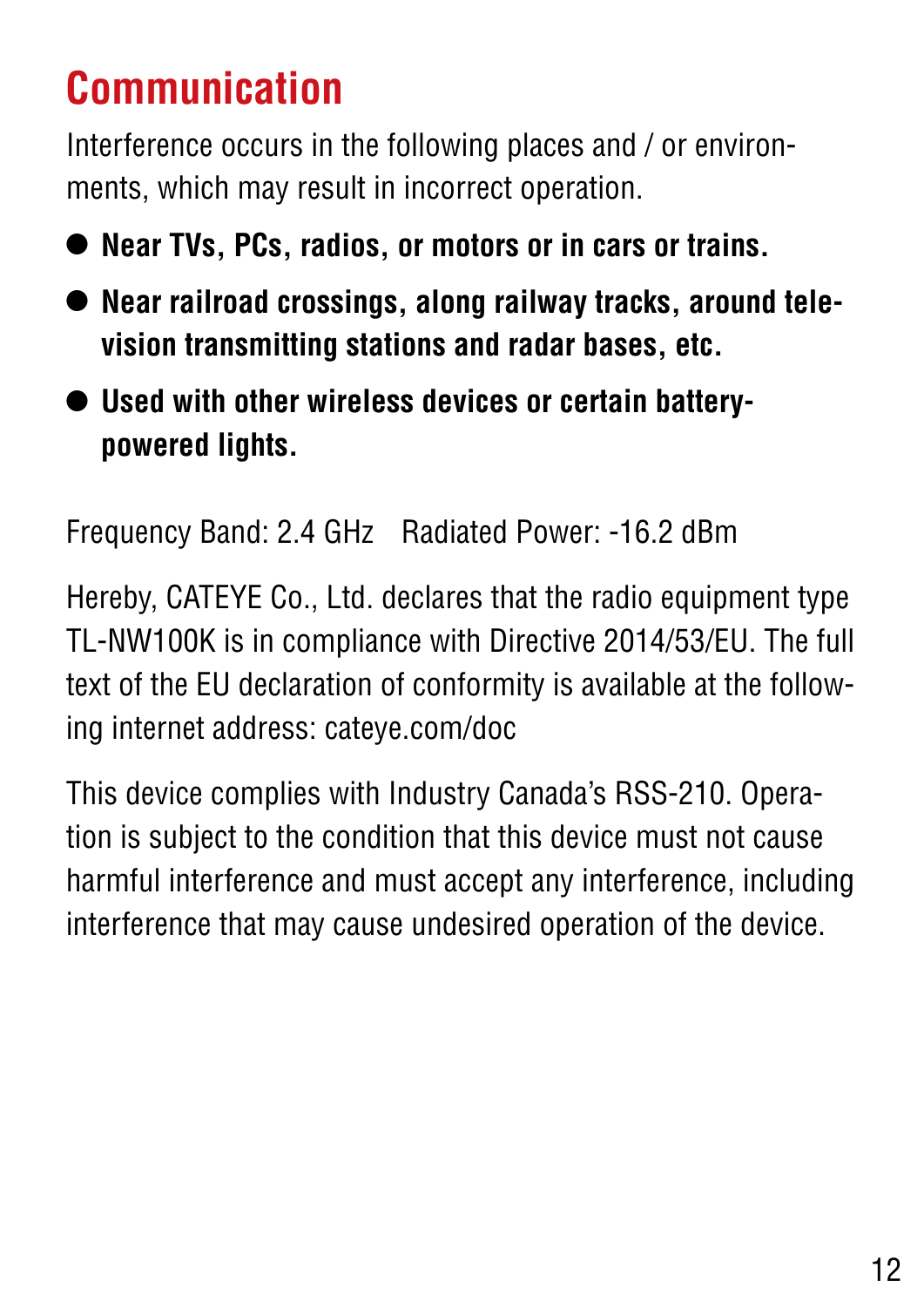### **Specifications**

| <b>Battery</b>                                                                                   | Rechargeable lithium-ion polymer battery<br>500 mAh                                                                                      |                                                                                                                                   |
|--------------------------------------------------------------------------------------------------|------------------------------------------------------------------------------------------------------------------------------------------|-----------------------------------------------------------------------------------------------------------------------------------|
| Charge                                                                                           | Micro USB plug                                                                                                                           |                                                                                                                                   |
| Operating time                                                                                   | High<br>Low<br>Flashing<br>Rapid<br>Group Ride<br>Daytime HyperFlash<br>* Average runtime at 20°C.                                       | : Approx. 1.5 hours<br>: Approx. 15 hours<br>: Approx. 50 hours<br>: Approx. 20 hours<br>: Approx. 15 hours<br>: Approx. 30 hours |
| Approximate illumina-<br>tion times based on 60<br>operations of the Ki-<br>netic mode in 1 hour | High<br>Low<br><b>Flashing</b><br>Rapid<br>Group Ride<br>Daytime HyperFlash                                                              | : Approx. 1.4 hours<br>: Approx. 6 hours<br>: Approx. 7 hours<br>: Approx. 6 hours<br>: Approx. 6 hours<br>: Approx. 7 hours      |
| Standard charging time                                                                           | Approx. 2.5 hours                                                                                                                        |                                                                                                                                   |
| Temperature range                                                                                | Charging: $41^{\circ}F - 104^{\circ}F (5^{\circ}C - 40^{\circ}C)$<br>Operating: $14^{\circ}F - 104^{\circ}F - 10^{\circ}C - 40^{\circ}C$ |                                                                                                                                   |
| Recharge / discharge<br>number of times                                                          | About 300 times<br>(until the rated capacity drops to $70\%$ )                                                                           |                                                                                                                                   |
| Dimensions / weight                                                                              | 2-15/16" x 1-1/32" x 1-7/64" (74.5 x 26 x 28<br>mm) (Light unit only) $/$ 1.52 oz (43 g)<br>(Including rubber band)                      |                                                                                                                                   |

\* The specifications and design are subject to change without notice.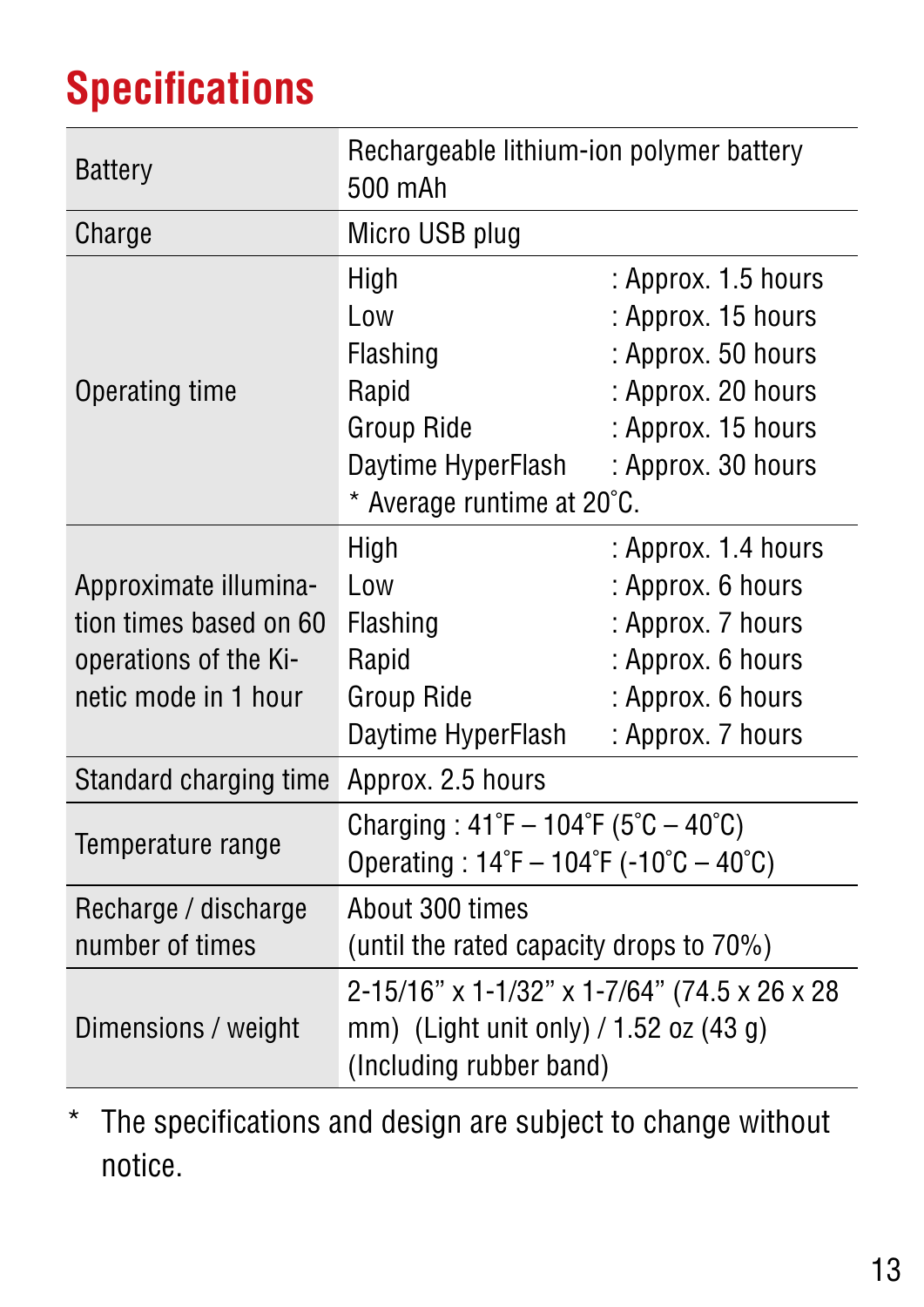### **Spare / optional parts**

**5443510** Rubber band (NW100K)



**5342730** USB cable (MICRO USB)

### **Limited warranty**

#### **2-year Warranty: Light unit only (excludes battery deterioration)**

CatEye products are warranted to be free of defects from materials and workmanship for a period of 2 years from original purchase. If the product fails to work during normal use, CatEye will repair or replace the defect at no charge. Service must be performed by CatEye or an authorized retailer. To return the product, pack it carefully and enclose the warranty certificate (proof of purchase) with instruction for repair. Please write or type your name and address clearly on the warranty certificate. Insurance, handling and transportation charges to CatEye shall be borne by person desiring service.

For UK and REPUBLIC OF IRELAND consumers, please return to the place of purchase. This does not affect your statutory rights.